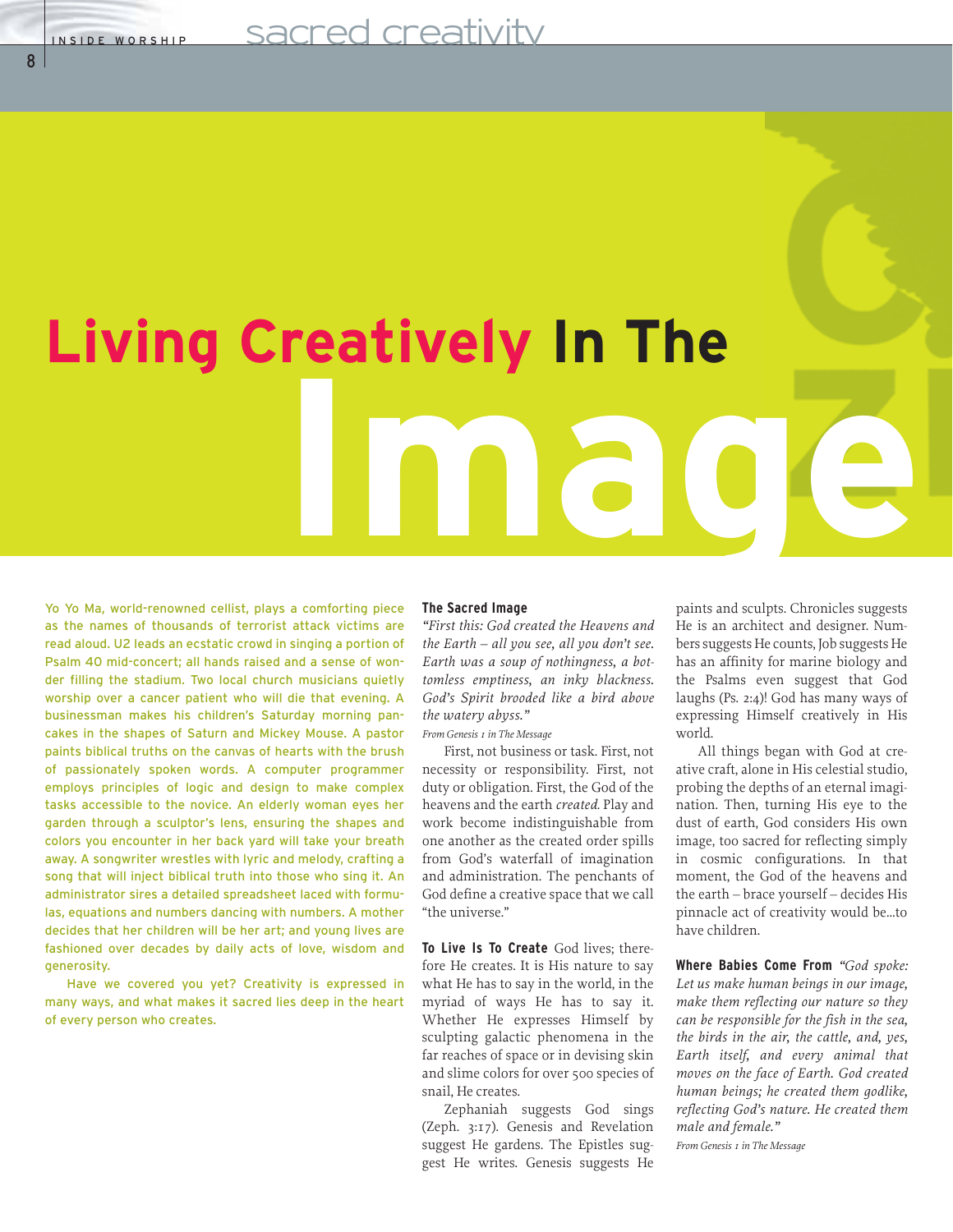

The Hebrew word for "image" in this passage is "tselem," which we comfortably translate to mean "likeness, or resemblance." Yet the literal meaning of the word is far more potent, far more compelling to the Story. The word "tselem," translated "image," is most closely related to our word "progeny." It is a word used to relate that a child's physical, social and psychological image genetically reflects the image of its parent. It is the inescapable truth that most people realize in their 40s or 50s: that it is a joy (and possible curse!) to reflect the looks, personality traits and even thinking patterns of our parents. In like manner, human beings are children of our Father in heaven. Inescapably, though we may fight and kick and scream, our eyes always betray us; they bear His image.

**It's In Our Bones** As progeny of God, creativity is in our DNA. We cannot escape it, and we do great harm to ourselves and to those around us when we try! You are creative. I am creative. Every human being that has ever existed on the planet has been creative, in some way, shape or form. Often unbelievers reflect facets of God's image inadvertently – their art testifying to a buried sacred lineage. When Jesus indwells us, He revives our deadened souls, stirs the water of our creativity and becomes the pneumatological impetus and eternally ordained focus of our expression. This is true whether we are storytelling, feeding the poor, caring for a neighbor or leading people in worship.

#### **Sacred Creativity**

*"Each person is given something to do that shows who God is: Everyone gets in on it, everyone benefits. All kinds of*

an option or luxury for the Christian, but rather a necessity; it is your unique language of prayer, a language of the soul for others and for Jesus' ministry to be enacted through you. We must live creatively to be whole, and to fulfill God's purposes through us.

A sacred life is one that begins with God, puts God at the center, and places God at the end of all things. Sacred creativity pursues the same goals, by expressing God's truth in the world,

# **"Creativity is … a necessity for the Christian"**

*things are handed out by the Spirit, and to all kinds of people! The variety is wonderful…."*

*From 1 Corinthians 12 in The Message*

In the film *Chariots Of Fire,* the runner Eric Liddell is asked why he loves to run so much. "When I run," Eric answers, "I feel His pleasure." What is it that you do, that when you do it, you "feel His pleasure?" I would contend that whatever came to your mind, is a language that your soul speaks with God, a language through which God speaks to you, and a language through which God will speak to the world through you!

In this light, creativity becomes not

reflecting both the beauty and pain emanating from His creation.

**Serving With Our Creativity** *"Don't push your way to the front; don't sweettalk your way to the top. Put yourself aside, and help others get ahead. Don't be obsessed with getting your own advantage. Forget yourselves long enough to lend a helping hand." From Philippians 2 in The Message*

I was recently in Rome with a group of Vineyard leaders and we took time to drink in the beauty of a city that is itself a work of art. Upon entering the Sistine Chapel, with its magnificently painted ceiling and wall, I began to weep. My